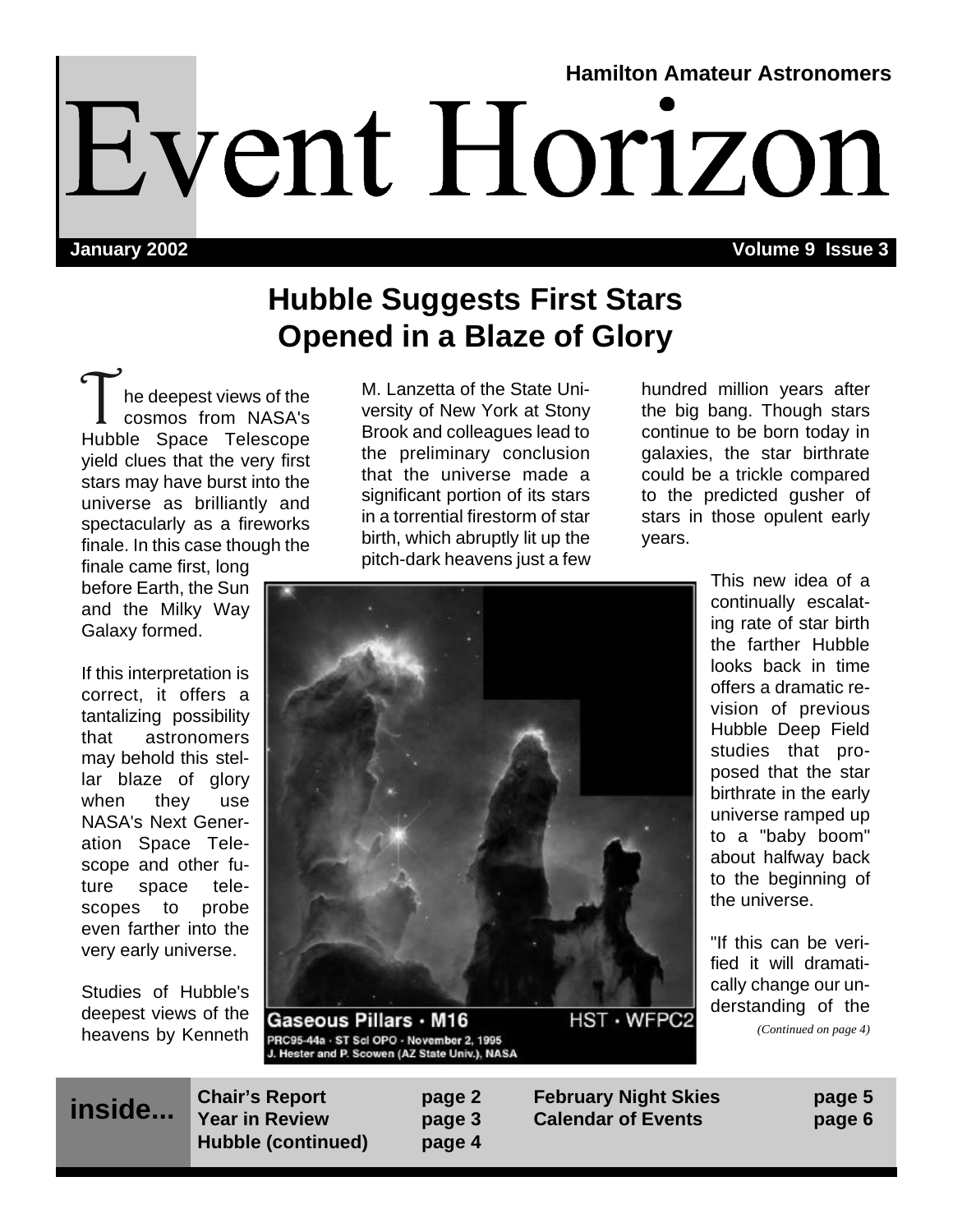### **Page 2**

# **Chair's Report**

fter a dominantly<br>cloudy December, I<br>am pleased to re-<br>port that I am writing this colcloudy December, I am pleased to reumn from Cerro Tololo Inter-American Observatory Chile. The temperature is wonderful, the sky is always clear and the moon has been mostly absent from the nighttime sky. Who can complain?! One downside is that I will miss the January 2002 HAA meeting, but I am grateful to Grant Dixon for standing in for me and to Stewart Attlesey for preparing another interesting talk.

One sad piece of news is that Rosa Assalone, our longtime Event Horizon editor, has decided to step down after many years of service to the club. The few brave souls who have been editors in the past can testify to the thanklessness of having to compile and print a newsletter in the last few nanoseconds before a meeting, due to the tardiness of many contributors - such as the Chair! I'm sure

hat you will all join me in thanking Rosa for doing a wonderful job - as they say "You will eat lamb in paradise!"

If you made it to this meeting, you will have noticed that it is at the Steam Museun instead of the Spectator. This is a result of the change in booking policy of the Spectator auditorium - we can't reserve it for whole years in advance. The next two meetings (Feb and Mar) are definitely at the Spectator Auditorium. We will do our best to keep the meeting place as immobile as possible!

Finally, it is my pleasure to announce that Anthony Tekatch has decided to "throw himself on the grenade" and to takeover as Event Horizon editor. Plet us all get him off to a running start by contributing articles well in advance of the Feb 2002 article deadline!!

Happy New Year and Clear Skies in 2002!

*Doug Welch*



**Example 18 vent Horizon is a publication**<br>of the Hamilton Amateur Hamilton Astronomers (HAA).

The HAA is an amateur astronomy club dedicated to the promotion and enjoyment of astronomy for people of all ages and experience levels

The cost of the subscription is included in the \$25 individual or \$30 family membership fee for the year. Event Horizon is published a minimum of 10 times a year.

#### **HAA Council**

| Hon. Chair                  | Jim Winger              |
|-----------------------------|-------------------------|
| Chair                       | Doug Welch              |
| Second Chair                | <b>Grant Dixon</b>      |
| Secretary                   | <b>Margaret Walton</b>  |
| Treasurer                   | Barbara Wight           |
| Obs. Dir                    | <b>Stewart Attlesey</b> |
| Publicity                   | Sheila Overall          |
| Editor                      | Rosa Assalone           |
| Membership Dir. Ann Tekatch |                         |
| Webmaster                   | <b>Anthony Tekatch</b>  |

**Councillors**

Ray Badgerow

**Web Site http://www.science.mcmaster.ca/HAA/**

**Mailing Address** PO Box 65578 Dundas, ON L9H 6Y6



Event Horizon - Hamilton Amateur Astronomers

t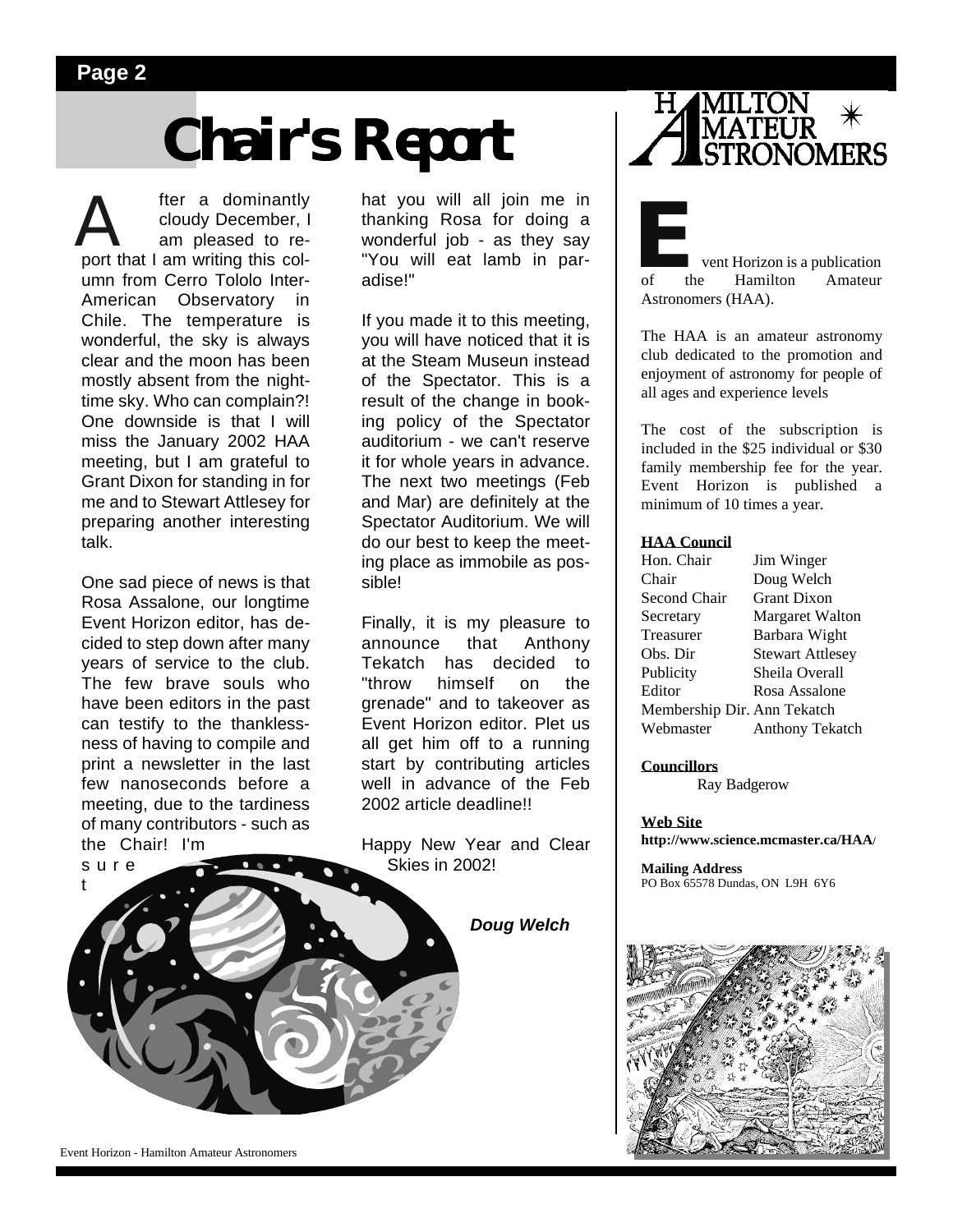# 2001: A Space Year in Review (sort of)

**THE MARK STRANGE STARK SUPPER STARK SUPPER STARK SUPPER STARK SUPPER STARK SUPPER STARK STARK STARK STARK STARK STARK STARK STARK STARK STARK STARK STARK STARK STARK STARK STARK STARK STARK STARK STARK STARK STARK STARK S** a rather quick sumical events of the year 2001, as I saw it. In case I left anything out please excuse me as I did this article in a bit of a last minute rush. Feel free to add your own if you like.

**January 9th-** Total Lunar Eclipse visible from North America, and apparently well observed.

**February 14-** The NEAR spacecraft touches down on the surface of the asteroid Eros revealing features as small as 3 cm.

**June 13-** Mars reaches its best opposition since 1988 and is widely observed. Closest approach happens on June 21,the day of the summer solstice.

**June 21-** Total solar eclipse visible from sub-equatorial Africa. I observed this event from Zambia along with thousands of others. The skies were clear throughout the dry season.

**June 26-** A global dust storm breaks out on the surface of Mars at the same time I was visiting Victoria Falls.

**August 24-** Discovery of the binary KBO 2001 QW 322, with a separation of 100,000 km.

**September 5-** Milky Way's black hole weighs in at 2.6 million solar masses.



**September 22-** The Deep Space 1 spacecraft flies past comet Borrelly and reveals the best views of a cometary nucleus.

**October 24-** The 2001 Mars Odyssey spacecraft enters into orbit about Mars much to the relief of NASA officials. The spacecraft will commence mapping of Mars in January.

**November 16-** The Genesis spacecraft enters into a quasistable orbit about the L1 lagrangian point to begin its collection of solar wind particles.

**November 17/18-** Leonid Meteor Storm. The shower was by all accounts spectacular, even though the observed rates were lower than expected. I was fogged out and didn't see anything.

> **December 14-** Annular solar eclipse visible from Central America, it was largely clouded out but some people saw the event.

> Other items include more binary asteroids: 87 Sylvia,107 Camilla,22 Kalliope, and the trojan 617 Patroclus. The largest KBO to date 2001

KX76(28978) has an approximate diameter of 1200 km, thereby dethroning Ceres the largest asteroid. In addition there was also the discovery of possible ancient Martian lakes by the MGS spacecraft.

### *Ray Badgerow*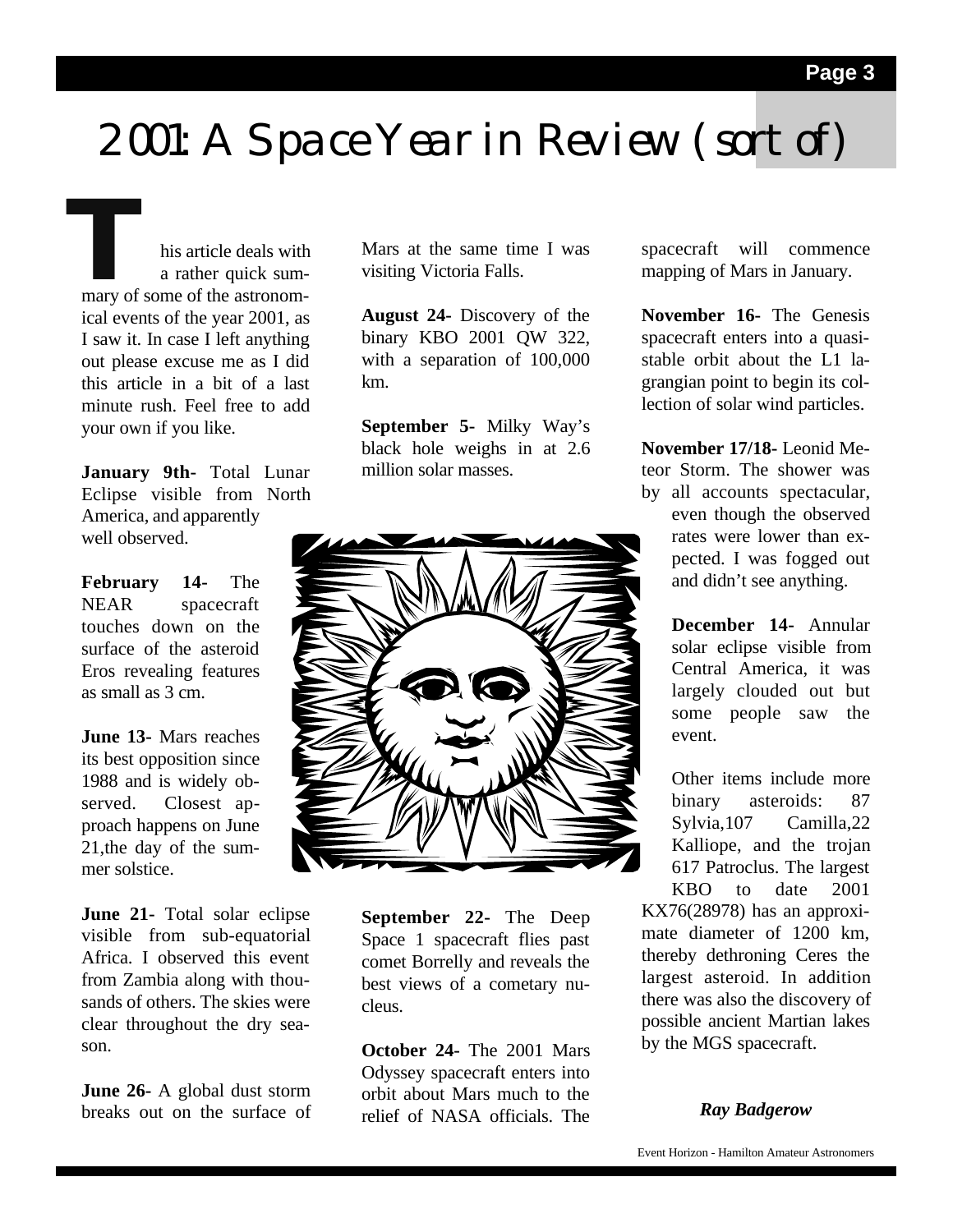## Hubble...

universe," said Dr. Anne Kinney, director of the Astronomy and Physics division at NASA Headquarters, Washington. "Because stars are the building blocks of galaxies and the birthplace of solar systems, proving that countless numbers of stars began forming so early after the birth of the universe could cause us to rethink a lot of our theories."

Lanzetta bases his conclusion on a new analysis of galaxies in the Hubble deep fields taken near the north and south celestial poles (in 1995 and 1998 respectively). He reports in an upcoming issue of the Astrophysical Journal that the farthest objects in the deep fields are only the "tip of the iceberg" of an effervescent period of star birth that is unlike anything the universe will ever see again. Lanzetta concludes that 90 percent of the light from the early universe is missing in the Hubble deep fields. "The previous census of the deep fields missed most of the ultraviolet light in the universe; most of

*(Continued from page 1)* it is invisible," he says.

Based on an analysis of galaxy colors, Lanzetta concludes that the farthest objects in the deep fields must be extremely intense, unexpectedly bright knots of bluewhite, hot newborn stars embedded in primordial galaxies that are too faint to be seen even by Hubble's far vision. It's like seeing only the lights on a distant Christmas tree and inferring the presence of the whole tree.

Likewise, Lanzetta deduced the total population of stars in the early universe based on observing only the brightest stars with the Hubble telescope. Because such far extrapolations are built on certain assumptions, this conclusion will require further analysis and observation.

Lanzetta next plans to use Hubble's Advanced Camera for Surveys, to be installed in early 2002, to look even deeper into the universe to try to directly verify some portion of the missing light. He will also look for very distant supernovae as an alternate measure of star formation. "Because they are point sources of light, supernovae are not subject to the same cosmological brightness-dimming effects like galaxies (which are extended sources of light)," says Lanzetta.

Don Savage Headquarters, Washington

Nancy Neal Goddard Space Flight Center, Greenbelt, Md.

Ray Villard Space Telescope Science Institute, Baltimore

The Association of Universities for Research in Astronomy, Inc. operates the Space Telescope Science Institute for NASA, under contract with the Goddard Space Flight Center, Greenbelt, Md. The Hubble Space Telescope is a project of international co-operation between NASA and the European Space Agency.